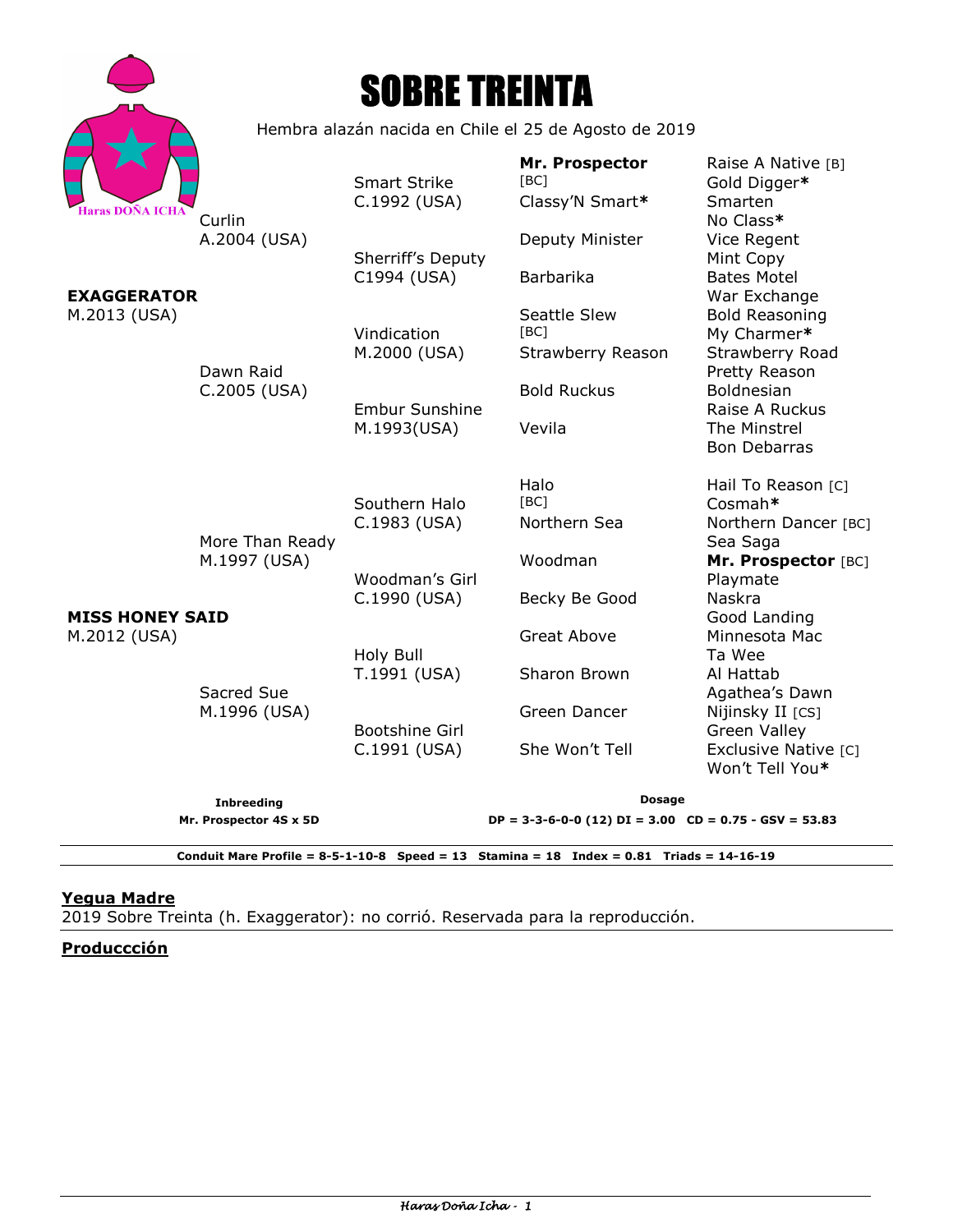## **LINEA PATERNA**

**EXAGGERATOR** (**2013**). Ganador de 6 cs. a los 2 y 3 años en USA, incl. Preakness S **(Gr.1)**, Santa Anita Derby **(Gr.1)**, Betfair Haskell Invitational S **(Gr.1)**, Saratoga Special S **(Gr.2)**, Delta Downs Jackpot S **(Gr.3)**; 2° Kentucky Derby **(Gr.1)**, Claiborne Breeders' Futurity **(Gr.1)**, San Vicente S **(Gr.2)**; 3° San Felipe S **(Gr.2)**; 4° Sentient Ket Breeders' Cup Juvenile **(Gr.1)**. Ganó en premios US\$ 3,581,120.

**EXAGERRATOR**, es padre en USA de **GAGETOWN** (2 cs. a los 2 y 3 años, incl. Prairie Mile S; 2° Sugar Bowl S, Animal Kingdom S; 3° Iowa Derby**-L**, St. Louis Derby Sponsored by Fanduel Sportsbook; 4° Bachelor S**-L**. US\$ 187,012), **XTREMA** (4 cs. a los 2 y 3 años, incl. Jack Hardy S, Manitoba Oaks; 3ª My Trusty Cast S; 4ª Pocahontas S**-Gr.3**, Runhappy Juvenile S. US\$ 113,144), **MEZZOGIORNO** (ganador a los 2 años en Rusia del Russia Kuban River S**-Gr.2**), **PACIFIC COAST** (2 cs. a los 2 años en 3 actuaciones, incl. Best Of Ohio Miss Ohio S. US\$ 78.900), **SEA LEVEL** (2 cs. a los 2 años en 3 actuaciones, incl. E.L. Gaylord Memorial S; 2° My Trusty Cat S. US\$ 68,400), **BEE EXXTRAVAGANT** (2 cs. a los 2 y 3 años, incl. Inaugural S. US\$ 24,381), **Crew Dragon** (3 cs. a los 3 años; 2° Columbia S**-L**, Runhappy Oceanside S. US\$ 144,165), **Color Of Dawn** (ganadora a los 2 años; 2° My Trusty Cast S. US\$ 78,428), **Director's Cut** (ganado a los 2 años; 2° Sharp Susan S. US\$ 62,916), **Perfect Mistake** (2 cs. a los 2 y 3 años; 3° Runhappy Juvenile S. US\$ 57,311), **Mama Said No** (3ª My Trusty Cat S. US\$ 14,170), A Real Hero (ganadora a los 2 años; 4ª Arizona Oaks. US\$ 36,495), etc

## **LINEA MATERNA**

## **1ª madre**

2012 Miss Honey Said (h. More Than Ready): no corrió en USA. Importada en 2015. Es hermana materna de **EUPHRATES**. Madre de:

2016 Pinta Bien (h. Afleet Alex): reservada para la reproducción. Madre de:

2020 N.N. (m. Exaggerator):

- 2021 N.N. (h. Exaggerator):
- 2017 Miss Congeniality (h. Strong Mandate): no corrió. En la reproducción.

2018 Miss Mágica (h. Strong Mandate): ganadora a los 3 años.

2019 Sobre Treinta (h. Exaggerator): **ver arriba**.

2020 N.N. (h. Exaggerator):

2021 N.N. (m. Exaggerator):

## **2ª madre**

- 96 Sacred Sue (h. Holy Bull): no corrió en USA. Es hna. materna de **MADDIE'S CHARM**. Madre de:
	- 00 **Miss Mary Apples** (h. Clever Trick): 3 cs. en USA; 2ª Schuylerville Stakes **(Gr.2)**, Fashion Stakes **(L)**, Cincinnati Trophy Stakes; 3ª Deta Princess Stakes **(L)**, San Felipe Stakes. US\$ 171.172. Madre de:
		- 05 **MISS RED DELICIOUS** (h. Empire Masker): 6 cs. en USA, incl. Anna M. Fisher Debutante Stakes **(L)**, Pink Ribbon Stakes. US\$ 203.425. Madre de:
			- 13 **GOLDEN DELICIOUS** (h. Harlan's Holiday): 3 cs. en USA, incl. Mrs. Presidentress Stakes. US\$ 70,932.
			- 14 **Follow No One** (h. Uncle Mo): 3 cs. en USA; 3ª Alma North Stakes. US\$ 95,625.
			- 15 **NOOTKA SOUND** (h. Lonhro): 3 cs. a los 2 y 3 años en USA, incl. Soaring Softly Stakes **(Gr.3)**; 2ª Bridgetown Stakes. US\$ 148,400.

06 My Mcintosh (h. Pulpit): disputó 4 cs. en USA. Madre de:

- 14 **PARLOR** (cast. Lonhro): 6 cs. en USA, incl. Glasgow Stakes; 2º Maker's Mark Mile Stakes **(Gr.1)**, Commonwealth Turf Stakes **(Gr.3)**, Kentucky Downs Juvenile, Exacta System Dueling Grounds Derby **(L)**; 3º Wise Dan Stakes **(Gr.2)**, Arlington Classic Stakes **(Gr.3)**, Old Friend S; 4° Wise Dan Stakes **(Gr.2)**, Kentucky Downs Preview Tourist Mile Stakes. US\$ 590,378.
- 08 **DR. DIAMONDS PRIZE** (h. Pure Prize): 5 cs. en Canadá, incl. Gowell Stakes; 2ª Hendrie Stakes **(Gr.2)**, Satin And Lace Stakes; 3ª Satin And Lace Stakes. US\$ 240,043. En la reproducción.
- 16 **LADY APPLE** (h. Curlin): 6 cs. en USA, incl. Fantasy Stakes **(Gr.3)**, Iowa Oaks **(Gr.3)**, Remington Park Oaks **(Gr.3)**, Houston Ladies Classic Stakes **(Gr.3)**; 2ª Astoria Stakes; 3ª Longines Kentucky Oaks **(Gr.1)**, Houston Ladies Classic Stakes **(Gr.3)**, Obeah Stakes, Joseph E. "Sánky" Broussard Memorial Stakes; 4ª Kentucky Downs Ladis Turf S **(Gr.3)**. US\$ 1,078,324.

10 Rupansu (cast. Johannesburg): 7 cs. en USA. US\$ 84,437.

- 11 **Mush** (m. Mineshaft): en Rusia 3º Colt Trial Stakes **(Gr.3)** en 2 actuaciones.
- 12 Miss Honey Said (h. More Than Ready): **ver arriba**.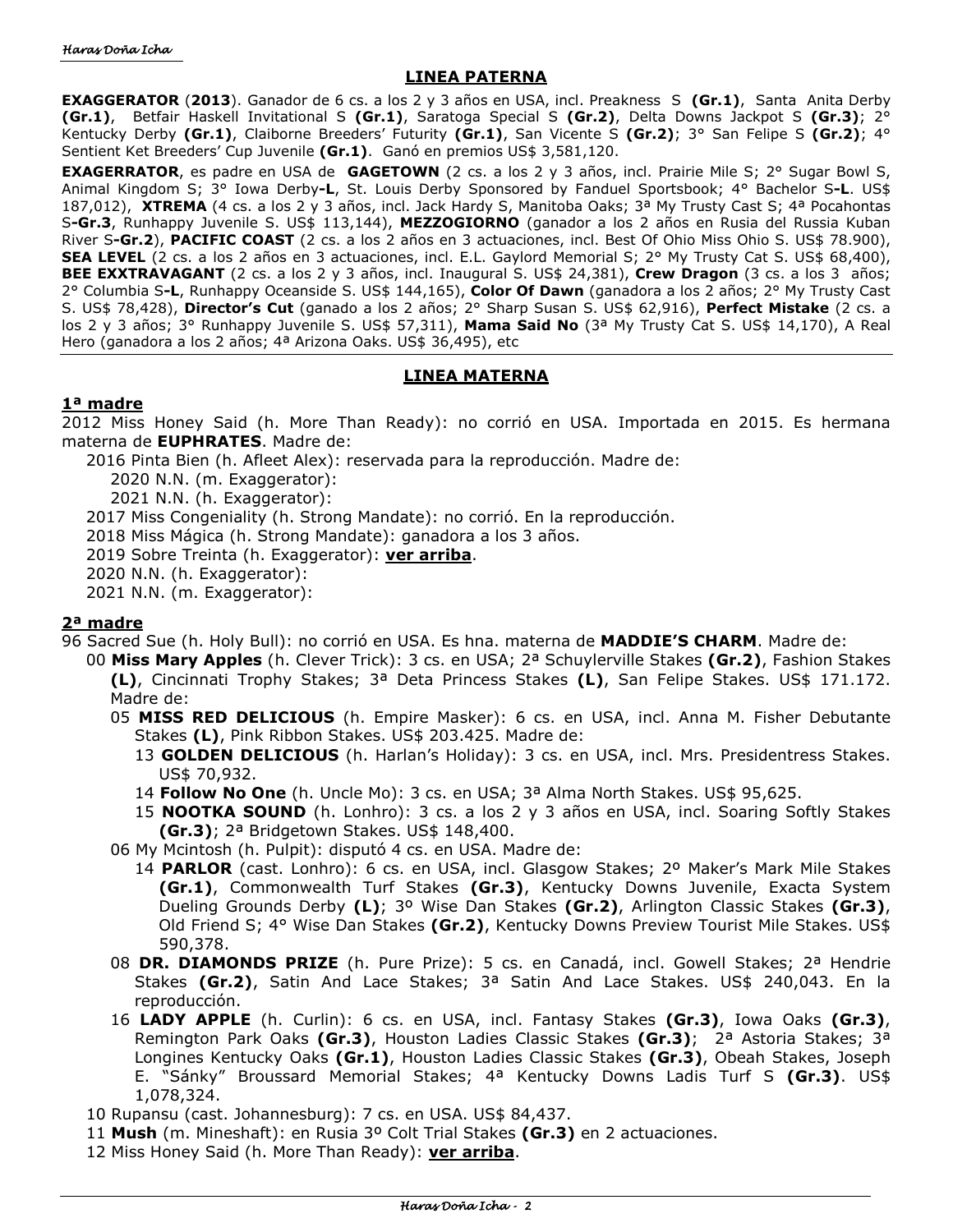#### Haras Doña Icha

13 **EUPRHATES** (m. Curlin): 6 cs. en Turquía, incl. Anafartalar **(Gr.3)**, Suphan **(Gr.3)**, Sadik Eliyesil **(L)**; 2º Beyoglu **(Gr.1)**, Ceyhan **(Gr.3)**, Hafiz **(L)**, Mersin Barosu **(L)**, Galip Ekenier **(L)**; 3º Akdeniz Derby **(Gr.3)**. **Padrillo** en Turquía.

## **3ª madre**

91 Bootshine Girl (h. Green Dancer): no corrió en USA. Es propia hermana de **SEÑOR PETE** (**Gr.1**. **Gran Padrillo** en Argentina), Madre de:

- 96 Sacred Sue (h. Holy Bull): **ver arriba**.
	- 97 Herecomethegirls (h. Northern Flagship): 5 cs. en USA. US\$ 93,740. Madre de:
		- 05 **Likkle Bit** (m. Family Calling): *Campeón 2 Años Importado en Jamaica, 2007*. Ganador de 10 cs.; 2º cls. Imported Mile Stakes, Fan Appreciation Day Trophy Stakes.
	- 99 **Conch** (m. Mt. Livermore): 7 cs. en República Dominicana; 2º cl. Kalil Hache; 4º cl. Copa Sprinter.
	- 00 **MADDIE'S CHARM** (h. Capote): 2 cs. en USA, incl. Corte Madera Stakes. US\$ 58.975. Madre de ganadores.

## **4ª madre**

- 79 She Won't Tell (h. Exclusive Native): ganadora de 3 cs. en USA. US\$ 42.450. Es hermana materna
- de **AFFIRMED** (*Caballo del Año, 2 veces, 1978-1979. Campeón 2 Años, 1977 y 3 Años, 1978. Campeón Mayor. Triple Corona USA, 1978*). Madre de:
	- 87 **SEÑOR PETE** (m. Green Dancer): 2 cs. en USA, incl. Futurity Stakes **(Gr.1)**; 2º Gotham Stakes **(Gr.2)**; 3º Champagne Stakes **(Gr.1)**; 4º Swale Stakes **(Gr.2)**. US\$ 234.568. **Padrillo** en Argentina y actualmente en Nueva Zelandia.
	- 88 She Won't Blush (h. Blushing Groom): disputó una carrera en USA. Madre de:
		- 93 Blushing Sunrise (h. Cox's Ridge): ganadora en USA. US\$ 53.435. Exportada a Inglaterra, 1998. Madre de:
			- 01 **SHARP NEEDLE** (h. Mark Of Esteem): 3 cs. en 7 actuaciones en Inglaterrra. Ganadora de 2 cs. en 10 actuaciones en USA, incl. Memories of Silver Stakes; 3ª De La Rose Stakes. US\$ 118.231. Madre de:
				- 11 **ADOLF** (m. Hard Spun): 2 cs. en Rusia, incl. Season Opening Stakes **(Gr.3)**; 3º Season Closing Stakes **(Gr.3)**.
	- 91 Bootshine Girl (h. Green Dancer): **ver arriba**.
	- 92 **Danny's Crown** (cast. Chief's Crown): 3 cs. en USA; 2º Japan Racing Association Stakes. US\$ 102.299.
	- 94 Engaging Lane (h. Phone Trick): ganadora en USA. US\$ 17,355. Madre de:
	- 10 **Heart Of Rome** (h. Roman Ruler): 4 cs. en SA; 3ª President's Day Handicap. US\$ 157,000.
	- 96 Timbalier Bay (h. Deputy Minister): disputó 4 cs. en USA. Madre de:
		- 01 Grigora (h. Carson City): figs. en Italia. Madre de:
			- 09 **SCIOLINA** (h. Oratorio): 7 cs, en Italia, incl. Premio Tadolina Memorial P. Galli **(L)**, Premio Pietro Bessero **(L)**. € 93,480.
	- 98 La Fornarina (h. Deposit Creek): 2 s. en USA. US\$ 7,695. Exportada a la Argentina. Madre de:
		- 05 **Lafayette Girl** (h. Lode): ganadora en Palermo; 2ª cl. Diego White **(Gr.3)**; 3ª cl. Gran Premio de Potrancas **(Gr.1)**; 4ª cl. Gran Premio Selección de Potrancas **(Gr.1)**. Madre de ganadores.
		- 07 **LANDLOVER** (m. Lode): 7 cs. en Gavea y Cidade Jardim, Brasil, incl. cl. Presidente José Antonio Pamplona De Andrade **(L)**; 2º cl. Grande Premio Associacao Brasileira De Criadores E Proprietarios Do Cavalo Do Corrida **(Gr.1)**, Prova Especial Antonio Luiz Ferraz; 3º cl. Presidente José Antonio Pamplona De Andrade **(L)**; 4º Prova Especial Antonio Luiz Ferraz.

99 Dancing Warren (m. Hennessy): 3 cs. en USA. US\$ 110.259.

00 She Did Tell (h. West By West): no corrió en USA. Madre de:

07 **THANK U PHILIPPE** (cast. Proud Accolade): 6 cs. en USA, incl. Ocala Breeders' Sales Sophomore Stakes; 2º Nashua Stakes **(Gr.2)**, In Reality Stakes; 3º American Dreamer Stakes. US\$ 354.757.

### **5ª madre**

62 Won't Tell You (h. Crafty Admiral): **[Reine Des Meres]**. Ganadora de 5 cs. en USA. US\$ 21.210. Madre de:

69 Confess (h. Cornish Prince): ganadora en USA. US\$ 16.855. Madre de:

76 Changing Partners (h. Minnesota Mac): disputó 2 cs. en USA. Madre de:

81 Historic Mission (h. Laomedonte): disputó 2 cs. en USA. Madre de:

94 **Run For Stan** (h. Kipper Kelly): 9 cs. en USA; 2ª Temptress Stakes, Sickles Image Stakes. US\$ 110.691. En la reproducción.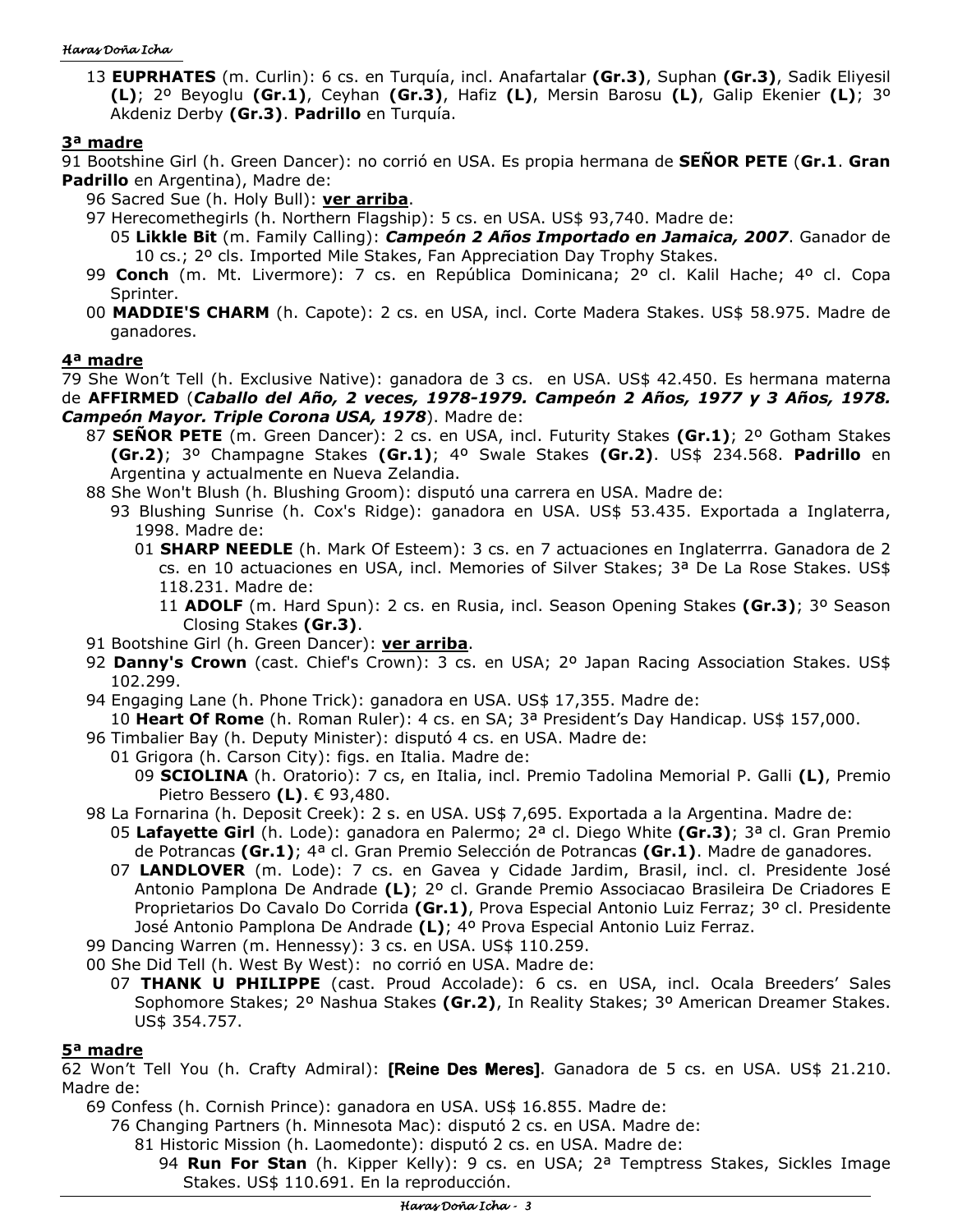- 97 **Barbs Kipper** (h. Kipper Kelly): 5 cs. en USA; 2ª U Can Do It Stakes. US\$ 70.765. En la reproducción.
- 03 **REAFFIRMED** (cast. Quaker Ridge): 15 cs. en USA, incl. Continental Mile Stakes. US\$ 325.980.
- 81 Concaro (h. Caro)): ganadora en 10 actuaciones en USA. US\$ 6.801. Madre de:
	- 87 **Strong Buck** (m. Spend A Buck): 2 cs. en USA; 3º Crown Royal Steeplechase Handicap. US\$ 42.400.
	- 90 Miss Contest (h. Real Shadai): no corrió en Japón. Madre de:

05 **BASHI KEN** (m. Silk Justice): *Campeón Steeplechase en Japón*.Ganador de 3 cs., incl. Nakayama Grand Cup **(Gr.1)**, Pegasus Jump Stakes. JPY 136,298,000.

- 91 Conclave (h. Amber Shadai): 4 cs. en Japón. US\$ 783.216. Madre de:
- 01 **Concordia** (h. Fuji Kiseki): 2 cs, en Japón; 3ª Hanshin Juvenile Fillies **(Gr.1)**.
- 86 Amour En Fuite (h. Wassl): no corrió. Madre de:
	- 93 **TCHIRPAN** (m. Apeldoorn): *Campeón Mayor en Holanda*. Ganador de 10 cs., incl. Prix Rocabar D'Hermes, Prix de la Ville de Chantilly, Prix Du Conseil General de Hauts de Seine, Prix Du Mesnil.
- 71 Spanked (h. Cornish Prince): ganadora a los 3 años en su única actuación en USA. US\$ 2.925. Madre de:
	- 77 **Confirm** (h. Proudest Roman): ganadora en USA; 3ª Junior Handicap. US\$ 12.825. Madre de:
		- 81 **YOLANDA** (h. Exclusive Native): 4 cs. en USA, incl. Junior Miss Stakes **(L)**; 2ª Berlo Handicap **(L)**. US\$ 133.804. Madre de:
			- 90 Kylie Rose (h. Ogygian): ganadora en 8 actuaciones en USA. US\$ 22.750. Madre de: 97 **Hail To Dixie** (m. Dixie Brass): 9 cs. en USA; 2º Matt Scudder Stakes. US\$ 86.075.
		- 82 Wasslaweyeh (h. Damascus): 2 figs. en 6 actuaciones en Inglaterra. Madre de: 96 **ALSEM** (m. Seeatle Dabcer): 7 cs. en Turquía, incl. Tenduruk **(Gr.3)**. **Padrillo**.
		- 83 **AUTUMN GLITTER** (h. Exceller): 2 cs. en 2 actuaciones a los 3 años en Irlanda; y 4 cs. en USA a los 4 años, incl. Las Palmas Handicap **(Gr.2)**; 2ª Golden Harvest Handicap **(Gr.2)**, La Prevoyante Invitational **(Gr.2)**, Laurance Armour Handicap **(Gr.2)**, River Cities Budweiser Breeders' Cup **(L)**, Joe Namath Handicap; 3ª Modesty Stakes **(Gr.3)**; 4ª Diana Handicap **(Gr.2)**. US\$ 292.249. Madre de ganadores.
		- 85 **RON BON** (m. Halo): 7 cs. en USA, incl. Sportsman Budweiser Breeder's Cup Handicap; 2º Potrero Grande Handicap; 3º Doublerad Handicap **(L)**. US\$ 226.562. **Padrillo** en Australia.
		- 86 **CONFIRMED DANCER** (h. Green Dancer): 6 cs. en USA, incl. Arlington Oaks **(Gr.3)**; 3ª Arlington Matron Handicap **(Gr.3)**, Majorette Handicap **(L)**. US\$ 172.350. Madre de:
			- 97 **T.H. GRACE** (h. Capote): 7 cs. en Japón, incl. Baden-Baden Cup; 2ª The Ibis Summer Dash. US\$ 1.187.421.
		- 87 **SARATOGA SIZZLE** (h. Saratoga Six): 4 cs. en USA, incl. Wilma C. Kennedy Stakes; 3ª Spinaway Stakes **(Gr.1)**, Adirondack Stakes **(Gr.2)**. US\$ 137.818. Madre de:
			- 94 Saratoga Campaign (h. Mt. Livermore): ganadora. US\$ 15.907. Madre de:
				- 01 **JEWELS N GEMS** (h. Acceptable): 9 cs. en USA, incl. Distaff Turf Sprint Championship Handicap **(L)**, Distaff Turf Sprint Handicap **(L)**, Lightning City Stakes, Bob Slater Stakes; 3º Cool Air Stakes. US\$ 272.640.
			- 95 **Tipperary Melody** (h. Rahy): ganadora a los 2 años en USA; 2ª Sorority Stakes **(Gr.2)**. US\$ 68.540. En la reproducción.
		- 89 Coolamon (h. Saratoga Six): 2 cs. en USA. US\$ 45.347. Madre de:
			- 95 **UNTENABLE** (cast. Rahy): 8 cs. en USA, incl. Magnolia Stae Handicap. US\$ 136.196.
			- 02 **Koolman** (m. King Of Kings): 3 cs. a los 2 años en España. Ganador de 2 cs. en Rusia; 2º Russian Derby.
		- 94 **HOLLYCOMBE** (m. Capote): 5 cs. en USA, incl. Del Mar Breeders' Cup Handicap **(Gr.2)**; 2º Potrero Grande Breeders' Cup Handicap **(Gr.2)**. US\$ 356.453. **Padrillo**.
	- 78 **Chapel Creek** (m. Our Native): 4 cs. en USA; 3º Rebel Handicap. US\$ 84.456
	- 80 Paddling (h. Lyphard): no corrió en USA. Madre de:
		- 88 Top Paddler (h. Conquistador Cielo): ganadora en USA. US\$ 22.825. Madre de:
			- 94 **STROKE** (m. Royal Pennant): 20 cs. en USA, incl. London Sprint Stakes; 2º Lecomte Handicap **(L)**, William Henry Harrison Handicap; 3º Hirsch Jacobs Stakes **(L)**. **Récord** en 6 furlongs en 1.09. US\$ 416.121.
			- 95 **Cielobel** (h. Idabel): 9 cs. en USA; 2ª Two Altazano Stakes. US\$ 112.469. Madre de ganadores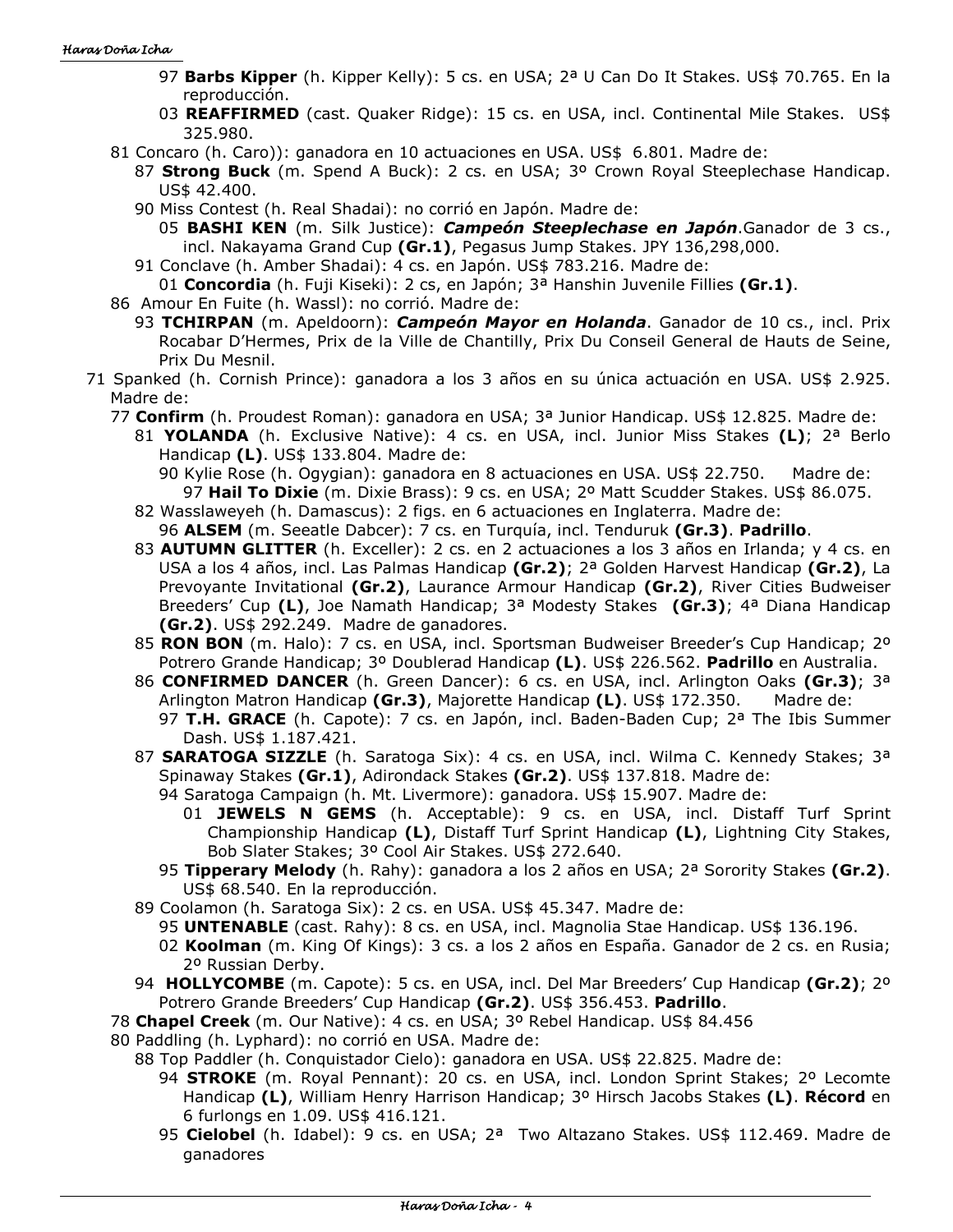- 03 **UPSTREAM** (m. Open Forum): 3 cs. en USA, incl. Stymie Stakes; 2º My Dandy Stakes; 3º Jim's Orbit Stakes. US\$ 157.370.
- 83 **Herald's Voice** (m. Nijinsky II): ganador en Francia; 3º Prix Lovelace. US\$ 20.003.
- 90 Brown Pond (h. Alleged): ganadora en USA. US\$ 26.820. Imp. en 1995. Madre de:
	- 97 Pond Seaker (h. Seeker's Reward): 3 cs.; 4<sup>a</sup> cl. Sofofa. Madre de: 05 Astarot (cast. Tacio): 11 cs.
	- 00 **Brown Queen** (h. Seeker's Reward): ganadora; 2ª cl. Polla Velocidad Potrancas, únicas actuaciones. Madre de:
		- 05 Bloody Queen (h. Gracioso II): 2 cs. En la reproducción.
	- 01 **Brown Word** (m. Seeker's Reward): 2 cs.; 2º cls. Alvaro Covarrubias **(Gr.3)**, Sociedad de Fomento Fabril; 3º cl. Cotejo de Potrillos **(Gr.3)**.
- 75 **AFFIRMED** (m. Exclusive Native): *Caballo del Año, dos veces, 1978, 1979. Campeón 2 Años, 1977. Campeón 3 Años, 1978. Campeón Mayor. Triple Corona en USA 1978*. Ganador de 22 cs. en 29 actuaciones, incl. Kentucky Derby **(Gr.1)**, Preakness Stakes **(Gr.1)**, Belmont Stakes **(Gr.1)**, Jockey Club Gold Cup **(Gr.1)**, Woodward Stakes **(Gr.1)**, Hollywood Gold Cup **(Gr.1)**, Hollywood Derby **(Gr.1)**, Santa Anita Handicap **(Gr.1)**, Californian Stakes **(Gr.1)**, Charles H. Strub Stakes **(Gr.1)**, Santa Anita Derby **(Gr.1)**, Hopeful Stakes **(Gr.1)**, Futurity Stakes **(Gr.1)**, Laurel Futurity **(Gr.1)**, Hollywood Juvenile Championship Stakes **(Gr.2)**, San Felipe Handicap **(Gr.2)**, Sanford Stakes **(Gr.2)**, Jim Dandy Stakes **(Gr.3)**, Youthful Stakes; 2º Travers Stakes **(Gr.1)**, Marlboro Cup **(Gr.1)**, Champagne Stakes **(Gr.1)**, San Fernando Stakes **(Gr.2)**, Great American Stakes; 3º Malibu Stakes **(Gr.2)**. US\$ 2.393.818. **Padrillo**.
- 76 **LOVE YOUR DEAR** (h. Bold Native): 9 cs. en USA, incl. Matinee Stakes; 2ª Market Basket Stakes, Silver Spoon Handicap, Monrovia Handicap; 3ª Princess Stakles **(Gr.3)**, Wilshire Handicap **(Gr.3)**, Mahubah Stakes, dos veces, Brown Jade Stakes. US\$ 273.902. Madre de:
	- 86 My Perr (h. Raja Baba):ganadora. US\$ 35.173. Madre de:
		- 96 My Dear Joelle (h. Phone Trick): 3 figs. en 6 actuaciones. Madre de:
			- 02 **ON MANOEUVRES** (h. Devonwood): 10 cs., incl. Gracful Klinchit Handicap. US\$ 39.937.
			- 05 **DEVONAIRE JOE** (cast. Devonwood): 4 cs., incl. Grand Prairie Derby; 2º Canadian Juvenile Stakes (L), Three Year Old Stakes, Alberta-Bred-Three Years Old Stakes; 3º Autotote Derby, Breeders' Cup 3 yo Colt & Geldings Stakes. US\$ 67.871.
			- 06 **TRICKY TEMPER** (h. Tempered Appeal): 4 cs., incl. Mount Royal Handicap; 2º Chariot Chaser Handicap. US\$ 102.235.
	- 89 Stop It Dear (h. Stop The Music): ganadora. US\$ 6.295. Madre de:
		- 95 **GIRL FROM IPANEMA** (h. Quiet American): Maharaja Sir Harisinghji Trophy; 3ª Dashmesh & Hargobind Stud Million, Fillies & Mares, A.C. Ardeshir Trophy en India.
	- 91 Lady Tell You (h. Time For A Change): no corrió. Madre de:
		- 96 **Blues Singer** (h. Ghadeer): 4 cs. en Cidade Jardim; 2ª cl. Grande Premio Encerramento **(Gr.3)**. Madre de:
			- 03 **ISTAMBUL** (m. Vettori): 9 cs. en Gavea y Madalena, incl. cls. Delegacoes Turfisticas **(L)**, Dr. Valerio Rodrigues, Adelmar Da Costa Carvalho, Mario Fernan, Grande Premio Bento Magalhaes, XIII Classico Roberto Sa; 2º cls. Grande Premio Prefeitura Da Cidade Do Rio de Janeiro **(Gr.3)**, Grande Premio Jockey Club de Pernambuco-Comendador Arthur Hernan Lundgren, Delgacao Turfistica Do Ceara, XV Classico Mario Ferman, Adelmar Da Costa Carvalho, Grande Premio Manoel Medeiros; 3º Prova Especial Reynato Sodre Borges; 4º cl. rande Premio Governador do Estado de Pernambuco.
			- 04 **Johnny Jazz** (m. Vettori): 6 cs,. en Gavea y Crital; 2º cl. Presidente Cneu Aranha; 3º cl. Presidente Antonio Demarchi Chula.
			- 06 Missing The Blues (h. Roi Normand): figs. en Gavea y Cidade Jardim, incl. 3ª Prova Especial Antonio Jorge Ribeiro de Camargo.
		- 97 **TOP SIZE** (m. Roy): 6 cs. en Brasil, incl. cls. Gran Premio Linneo de Paula Machado **(Gr.1)**, Gran Premio Conde de Herzberg **(Gr.2)**, Gran Premio Mario de Azevedo Ribeiro **(Gr.3)**, Jose Calmon **(L)**; 2º cl. Grande Premio Costa Ferraz **(Gr.3)**; 3º cl. Copa Velocidade de Potros ANP **(Gr.3)**.
		- 99 Letme Tell You (h. Mensageiro Alado): 2 cs. en Gavea. Madre de:
			- 08 **NOT TELL YOU** (m. Baby Speedy): 3 cs. en Gavea, incl. Grande Premio Jose Paulino Nogueira **(Gr.3)**, Prova Especial Jockey Club Do Rio Grande Do Soul; 3º cl. Grande Premio Jokey Club Brasileiro-Criterium Dos Dois Anos **(Gr.1)**; 4º cl. Grande Premio Conde de Herzberg-Criterium de Potros **(Gr.2)**.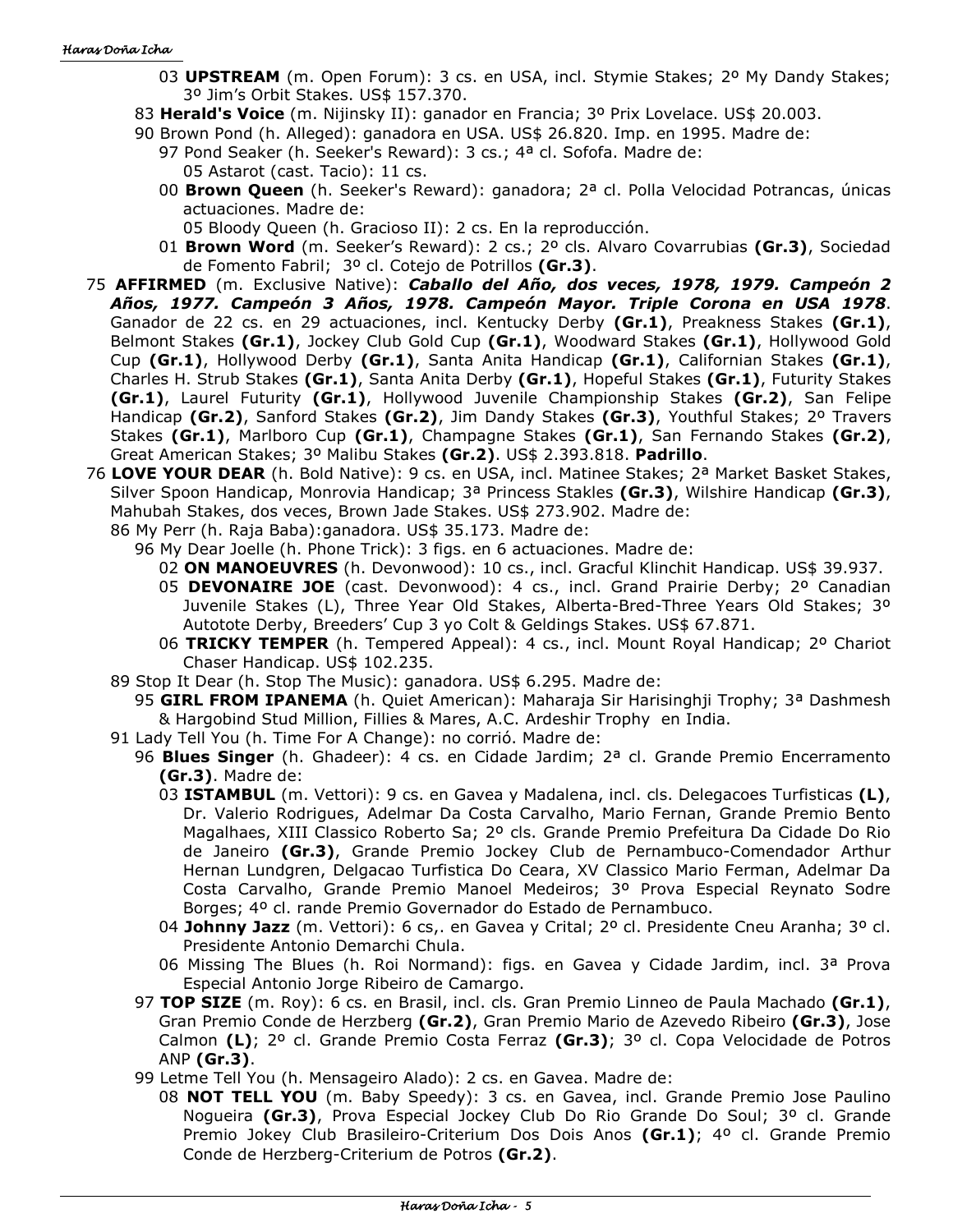#### Haras Doña Icha

- 00 **SINISTRO** (cast. Mensageiro Alado): *Campeón Mayor en Brasil*. Ganador de 11 cs., incl. cls. Grande Premio Antonio Joaquim Peixoto de Castro Junior (ADDED)**(Gr.2)**, Grande Premio Organizacao Sulamericana de Fometo Ao Puro Sangue de Corrida **(Gr.2)**, Grande Premio Criadores e Proprietarios de Cavalos de Corrida de Sao Paulo **(Gr.2)**, Grande Premio Presidente Arthur Da Costa E. Silva **(Gr.3)**, dos veces. Grande Premio Almirante Marques de Tamandare **(Gr.3)**, Grande Premio Presidente Arthur Da Cosa Da Silva **(Gr.3)**; 2º cl. Grande Premio Criadores e Proprietarios de Cavalos de Corrida de Sao Paulo (ADDED)**(Gr.2)**; 3º cl. Grande Premio Brasil (ADDED)**(Gr.1)**; 4º cls. Grande Premio Jockey Club Brasileiro (ADDED)**(Gr.1)**, Grande Premio Sao Paulo **(Gr.1)**, Grande Premio Dezesseis de Julho(ADDED)**(Gr.2)**, Grande Premio Antonio Da Silva Prado (SADDED)**(Gr.2)**.
- 08 **Jet Queen** (h. Mensageiro Alado): 2 cs. en Gavea, incl. Prova Especial Risota; 2ª cl. Grande Premio Carlos Telles e Carlos Gilberto Da Rocha Faria **(Gr.2)**.
- 79 She Whon't Tell (h. Exclusive Native): **ver arriba**.
- 80 **SILENT FOX** (m. Exclusive Native): 6 cs., incl. **[Q]** en Hollywood Park, dos veces; 2º El Monte Handicap **(L)**, Orange Coast Handicap, **[Q]** en Hollywood Park; 3º Charles H. Strub Stakes **(Gr.1)**, Avatar Stakes, **[Q]** en Saratoga. US\$ 205.105
- 84 **WON'T SHE TELL** (h. Banner Sport): 9 cs. en USA, incl. Blush With Pride Stakes; 3ª Old South Handicap **(L)**, River Cities Breeders' Cup Stakes **(L)**. 4ª Arlington Oaks **(Gr.3)**. US\$ 148.708. Madre de:
	- 90 **WHITE CROWN** (m. Secreto): 3 cs. en Inglaterra, incl. Sunset Boulevard Solari Stakes **(Gr.3)**; 2º Child & Co. Superlative Stakes. US\$ 65.933. **Padrillo** en India.
	- 93 **DR. CATON.** (m. Seattle Slew): 3 cs., incl. Long Branch Stakes **(L)**; 2º Haskell Invitational Handicap **(Gr.1)**; 3º Forster Citiy Stakes **(L)**. US\$ 272.340. **Padrillo.**
	- 94 **Wind Cheetah** (m. Storm Cat): ganador en Inglaterra; 2º Leicestershire Stakes **(Gr.3)**; 3º Van Geest Criterion Stakes **(Gr.3)**, Chipchase Stakes. US\$ 27.622.
	- 95 **Confidante** (h. Dayjur): 2 cs. en Inglaterra; 2º Rosemary H. US\$ 32.867. Madre de:
		- 03 **CONFIDENTIAL LADY** (h. Singspiel): 2 cs. en Francia, incl. Prix Diane-Hermes **(Gr.1)**, Prix du Calvados **(Gr.3)**; y 3 cs. en Inglaterra, incl. BT Challenge Star Stakes; 2ª 1000 Guineas **(Gr.1)**; 2ª Sweet Solera Stakes **(Gr.3)**; y en Italia 2ª Premio Lydia Tesio **(Gr.1)**, única actuación. US\$ 938.912. En la reproducción.
	- 97 Honolua Bay (h. Storm Bird): no corrió. Madre de:
		- 01 **HONOLUA STORM** (cast. Old Trieste): 8 cs., incl. Eclipse Handicap **(Gr.2)**; 2º Seagram Cup Stakes **(Gr.3)**; 3º Marine Stakes **(Gr.3)**. US\$ 346.048.
		- 04 Dr. D's Archangel (h. Cape Town): ganadora a los 3 años en USA. US\$ 28.857. Importada a Chile en 2009. Madre de:
			- 11 **PAREN LA MUSICA** (h. Multiplex): 3 cs., incl. cl. Luis Dávila Larraín **(L)**; 2ª cl. Gran Premio Criadores-Dorama **(Gr.2)**; 3ª cl. Arturo Lyon Peña **(Gr.1)**; 4ª cl. Polla De Potrancas **(Gr.1)**. En la reproduccióin.
	- 03 **DRILLING FOR OIL** (m. Giant's Causeway): 3 cs., incl. Louisville Handicap **(Gr.3)**; 2º Fifth Third Elkhorn Stakes **(Gr.2)**, Pan American Handicap **(Gr.3)**, Prairie Bayou Stakes; 3º Elkhorn Stakes **(Gr.3)**. US\$ 266.756. **Padrillo** en Perú.
- 85 In Memory (h. Alydar): disputó 3 cs. Madre de:
	- 89 **CROWNETTE** (h. Seattle Slew): 4 cs., incl. Santa Ysabel Stakes; 2ª La Centinela Stakes; 3ª Miesque Stakes **(L)**. US\$ 184.488. Madre de:
		- 96 **Crowning Storm** (m. Storm Cat): 2 cs. en 9 actuaciones; 2º Iroquois Stakes **(Gr.3)**; 3º Affirmed Handicap **(Gr.3)**. US\$ 92.940. **Padrillo** en USA y Argentina.
		- 97 Danzing Crown (h. Danzig): no corrió. Madre de:
			- 06 **DANZING TRIBAL** (cast. Tribal Rule): 10 cs. en Canadá y USA, incl. Caballos Del Sol Stakes. US\$ 138,522.
			- 07 Champion Fride (h. Candy Ride): ganadora en 2 actuaciones en USA. US\$ 11,200. Madre de:
				- 11 **Charlie Thomas** (cast. Seeking The Dia): 4 cs. en USA; 3° Coca-Cola Handicap, Seattle Slew Handicap. US\$ 78,742.
				- 13 Jazz Leged (m. Scat Daddy): ganador a los 2 años en Inglaterra.
			- 02 House Of Danzig (h. Chester House): fig.  $2<sup>a</sup>$  en 2 actuaciones a los 2 años en USA. US\$ 9.940. Madre de:
				- 07 **TWIRLING CANDY** (m. Candy Ride): 7 cs., incl. Malibu Stakes **(Gr.1)**, Del Mar Derby **(Gr.2)**, Strubb S **(Gr.2)**, Californian S **(Gr.2)**, Oceanside S; 2º Pacific Classic **(Gr.1)**; 3º Hollywood Gold Cup **(Gr.1)**. US\$ 944.900. **Padrillo**.